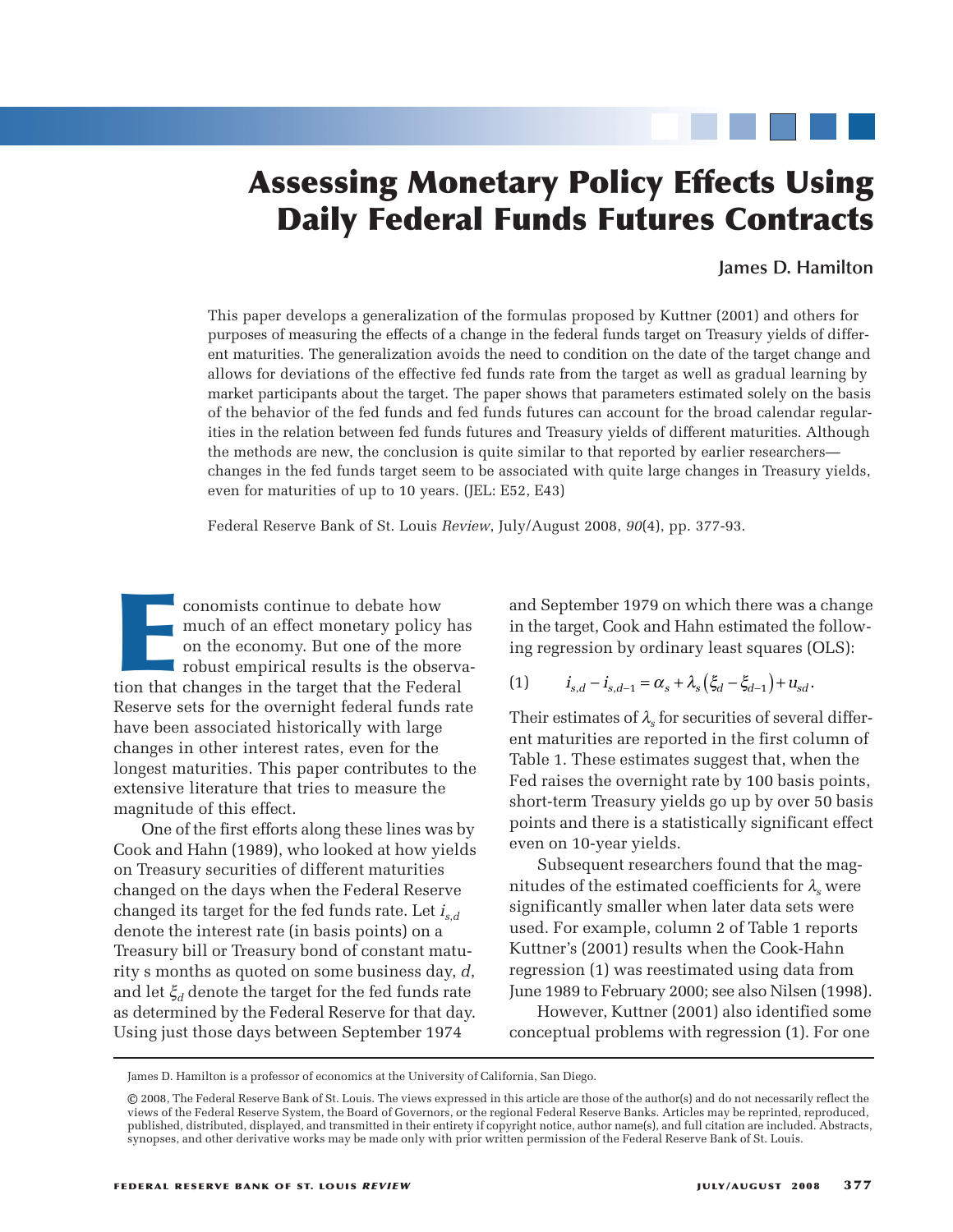# **Table 1**

**Alternative Estimates of the Response of Interest Rates to Changes in the Federal Funds Target**

| <b>Study</b>   | Cook-Hahn | <b>Kuttner</b> | <b>Kuttner</b> | <b>Poole-Rasche</b> |
|----------------|-----------|----------------|----------------|---------------------|
| Specification  | (1)       | (1)            | $(2)-(3)$      | $(4)-(3)$           |
| Sample         | 1974-79   | 1989-2000      | 1989-2000      | 1988-2000           |
| $s = 3$ months | $0.55***$ | $0.27**$       | $0.79**$       | $0.73**$            |
| $s = 6$ months | $0.54**$  | $0.22**$       | $0.72**$       |                     |
| $s = 1$ year   | $0.50**$  | $0.20**$       | $0.72**$       | $0.78**$            |
| $s = 5$ years  | $0.21**$  | $0.10*$        | $0.48**$       |                     |
| $s = 10$ years | $0.13**$  | $0.04*$        | $0.32**$       | $0.48**$            |
|                |           |                |                |                     |

**NOTE: \*indicates statistically significant with** *p***-value < 0.05; \*\*denotes** *p***-value < 0.01.**

thing, the market may have anticipated much of the change in the target ξ*<sup>d</sup>* that occurred on day *d* many days earlier, in which case those expectations would have already been incorporated into  $i_{s,d-1}$ . In the limiting case when the change was perfectly anticipated, one would not expect any change in *is*,*<sup>d</sup>* to be observed on the day of the target change. To isolate the unanticipated component of the target change, Kuttner used  $f_d$ , the interest rate implied by the spot-month fed funds contract on day *d*. These contracts are settled on the basis of what the average effective fed funds rate turns out to be for the entire month containing day *d*. Because much of the month may already be over by day *d*, a target change on day *d* will have only a fractional effect on the monthly average. Kuttner proposed the following formula to identify the unanticipated component of the target change on day *d*:

(2) 
$$
\tilde{\xi}_{d}^{u} = \left(\frac{N_{d}}{N_{d} - t_{d} + 1}\right) (f_{d} - f_{d-1}),
$$

where  $N_d$  is the number of calendar days associated with the month in which day *d* occurs and  $t_d$  is the calendar day of the month associated with day *d*. Kuttner then replaced (1) with the regression

$$
(3) \ \ \dot{I}_{s,d} - \dot{I}_{s,d-1} = \alpha_s + \gamma_s \left( \xi_d - \xi_{d-1} - \tilde{\xi}_d^u \right) + \lambda_s \tilde{\xi}_d^u + u_{sd},
$$

with additional modifications if *d* were the first day or one of the last three days of a month.

Kuttner found that the values for <sup>γ</sup>*<sup>s</sup>* were essentially zero, meaning that if target changes were anticipated in advance, then they had no effect on other interest rates. Kuttner's estimates of  $\lambda_{s}$ , the effects of unanticipated target changes, are reported in column 3 of Table 1 and turn out to be a bit larger than the original Cook-Hahn estimates.

Poole and Rasche (2000) proposed to sidestep the issues associated with a mid-month target change by using not the spot-month contract on day *d* but instead the one-month-ahead contract, that is, the interest rate implied by a contract purchased on day *d* for settlement based on the average fed funds rate prevailing in the following month, denoted  $f_d^1$ . They then replaced the expression in (2) with

(4) 
$$
\tilde{\xi}_d^u = f_d^1 - f_{d-1}^1.
$$

Their estimates for  $\lambda_s$  using this formulation turned out to be similar to Kuttner's and are reported in column 4 of Table 1.

However, mid-month target changes remain an issue for the Poole-Rasche estimates because there is always the possibility of a second (or even a third) change in the target some time after day *d* and before the end of the following month; indeed, this turned out to be the case for about half of the target changes observed between 1988 and 2006. Gürkaynak, Sack, and Swanson (2007) developed an analog to Kuttner's formula (2) based on the date of the next target change that followed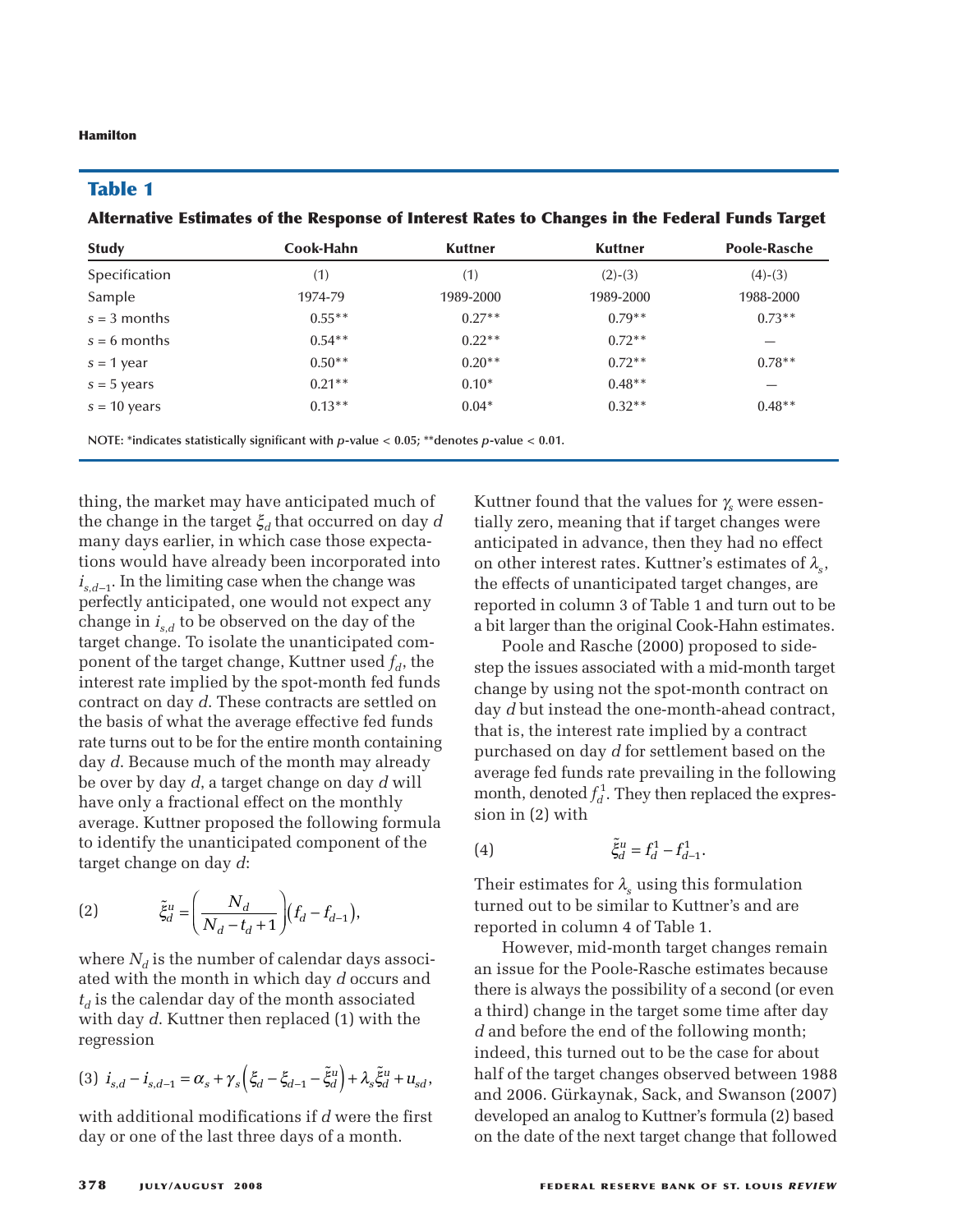after the one implemented on day *d*; see also Gürkaynak (2005).

Another potential drawback to either (2) or (4) was raised by Poole, Rasche, and Thornton (2002). These authors noted that, particularly prior to 1994, market participants may not have been perfectly aware of the target change even at the end of day *d*, in which case these formulas would include a measurement error that would bias the coefficients downward. Poole, Rasche, and Thornton developed corrections for the estimates to allow for this measurement error.

A related issue is that the series for ξ*d*, the actual target change, is itself subject to measurement error, as indeed Kuttner (2001) and Poole, Rasche, and Thornton (2002) used slightly different series. Learning about the target change presumably also began well before day *d*. For both reasons, one would think that data both before and after day *d* should typically be used. In this paper I develop a generalization of the Kuttner (2001) and Poole, Rasche, and Thornton (2002) adjustments for purposes of estimating the parameter  $\lambda_{\rm s}$ . The basic idea is to suppose that there exists some day within the month at which the target may have been changed, but to choose deliberately not to condition on this day for purposes of forming an econometric estimate. The paper also generalizes the earlier approaches by explicitly modeling the difference between the effective fed funds rate and the actual target.

The next section begins with an examination of the relation between the target rate chosen by the Fed and the actual effective fed funds rate. The third section develops a simple statistical description of how these deviations, along with the process of learning by the market about what the fed funds target is going to be for this month, would determine the volatility of the spot-month futures rate. The fourth section shows how the parameters estimated from the behavior of the effective fed funds rate and the spot-month futures rate can be used to predict calendar regularities in the estimated values for a generalization of the coefficient  $\lambda_{s}$ . The final section finds such calendar regularities largely borne out in the observed relation between Treasury rates and daily changes in the spot-month futures rate and develops new

estimates of this parameter. Although the method and data set are rather different from the earlier researchers, my estimates in fact turn out to be quite similar to those originally found by Kuttner (2001) and Poole and Rasche (2000).

# **THE EFFECTIVE AND TARGET FEDERAL FUNDS RATES**

In this paper, time is indexed in two different ways, using calendar days *t* for developing theoretical formulas and business days *d* to apply these ideas to actual data. The theoretical formulas will be developed for a typical month consisting of *N* calendar days indexed by *t* = 1,2,...,*N*, whereas the data set will consist of those days *d* = 1,2,...,*D* for which there are data on both Treasury interest rates and fed funds futures rates;  $d = 1$  corresponds to October 3, 1988, and  $d = D =$ 4,552 corresponds to December 29, 2006. The empirical sample for all estimates reported in this paper also excludes the volatile data from September 13 to September 30, 2001.

The effective fed funds rate for calendar day *t*, denoted  $r_t$ , is a volume-weighted average of all overnight interbank loans of Federal Reserve deposits for that day. All numbers in this paper will be reported in basis points, so that, for example, a 5.25 percent interest rate would correspond to a value of  $r_t = 525$ . Since October 1988, the Chicago Board of Trade has offered futures contracts whose settlement is based on the average value for the effective fed funds rate over all the calendar days of the month (with Friday rates, for example, also imputed to Saturday and Sunday). For a month that contains *N* calendar days, settlement of these futures contracts would be based on the value of

(5) 
$$
S = N^{-1} \sum_{t=1}^{N} r_t.
$$

The terms of a given fed funds futures contract can be translated<sup>1</sup> into an interest rate,  $f_t$ , such that, if *S* (which is not known at day *t* but will

<sup>&</sup>lt;sup>1</sup> Specifically, if  $P_t$  is the price of the contract agreed to by the buyer and seller on day *t*, then  $f_t = 100 \times (100 - P_t)$ .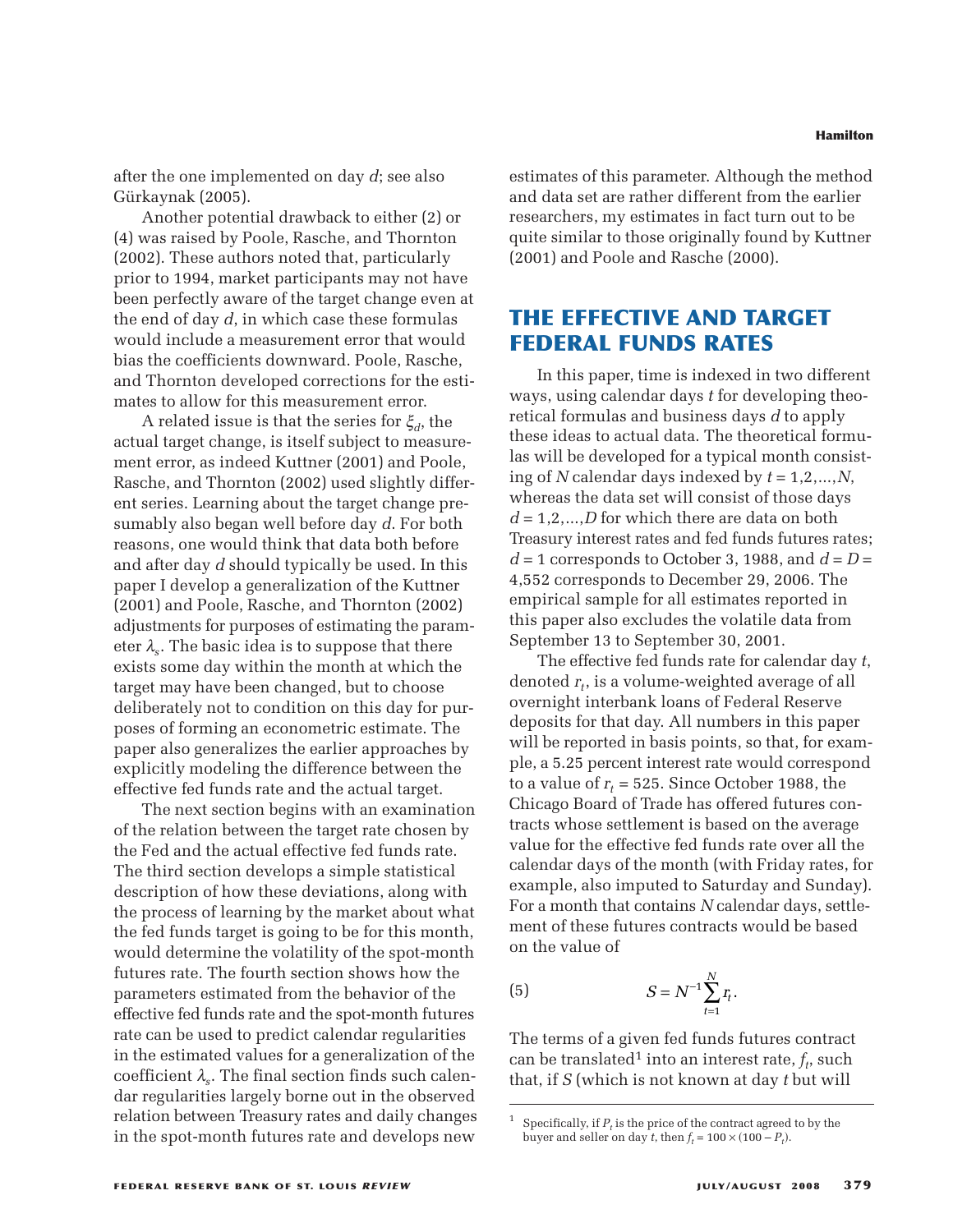# **Figure 1**

**Effective Fed Funds Rate, Target Fed Funds Rate, and Fed Funds Futures Rate, December 1990**



become known by the end of the month) turns out to be bigger than  $f_t$ , the buyer of the contract has to compensate the seller by a certain amount for every basis point by which  $S$  exceeds  $f_t$ . If the marginal market participant were risk neutral, it would be the case that

$$
(6) \t\t\t f_t = E_t(S),
$$

where  $E_t(.)$  denotes an expectation formed on the basis of information available to the market as of day *t*. This paper will consider only spot-month contracts, that is, contracts for which by day *t* we already know some of the values for  $r$  (namely,  $r<sub>r</sub>$ for  $\tau \leq t$ ) that will end up determining *S*. My forthcoming paper (Hamilton, forthcoming) demonstrates that, for futures contracts at short horizons (the spot-month, 1-month-ahead, and 2-monthahead contracts), expression (6) appears to be an excellent approximation to the data, though Piazzesi and Swanson (forthcoming) note potential problems with assuming that it holds for longer-horizon contracts.

Suppose that the Fed changes the target for the effective fed funds rate on calendar day *n* of this month. Kuttner (2001) suggested that we

could use the change in the spot-month contract price on day *n* to infer how much of the change in the target interest rate caught the market by surprise according to the formula

(7) 
$$
\frac{N}{N-n+1}(f_n - f_{n-1}).
$$

I will provide a formal derivation of (7) as a special case of a more general statistical inference problem explored below, but would first like to comment on one potential drawback of (7), which is that it implies a huge reweighting of observations that come near the end of the month (*n* near *N*). Kuttner (2001, p. 529) recognized that this is a potential concern here because (7) abstracts from the deviation between the Federal Reserve's target for the effective fed funds rate and the actual effective rate, and as a result magnifies the measurement error for observations near the end of the month. Kuttner himself avoided using (7) for the last three days of the month. Other researchers like Gürkaynak (2005) avoid applying it to data from the last week.

Figure 1 plots the relevant variables for December 1990, which was a particularly wild month as banks adjusted to lower reserve requirements (Anderson and Rasche, 1996). Although the Fed had lowered the target to 725 basis points on December 7, the effective fed funds rate was trading well above this the week after Christmas, and speculators seemed to be allowing for a possibility of a big end-of-year spike up, such as the 584-basis-point increase in the effective fed funds rate that was seen in the last two days of 1985 or the 975-basis-point spike between December 28 and December 30, 1986. In the event, however, the effective funds rate plunged 200 basis points on December 31, 1990.

Because the December 1990 futures contract was based on the effective rate rather than the target, speculators were watching these events closely. The futures rate was trending well above the new target of 725 basis points in the latter part of December, partly because the month's average would include the first week's 750-basis-point target values, partly because the effective rate had been averaging above the new target subsequently, and partly in anticipation of an end-of-year spike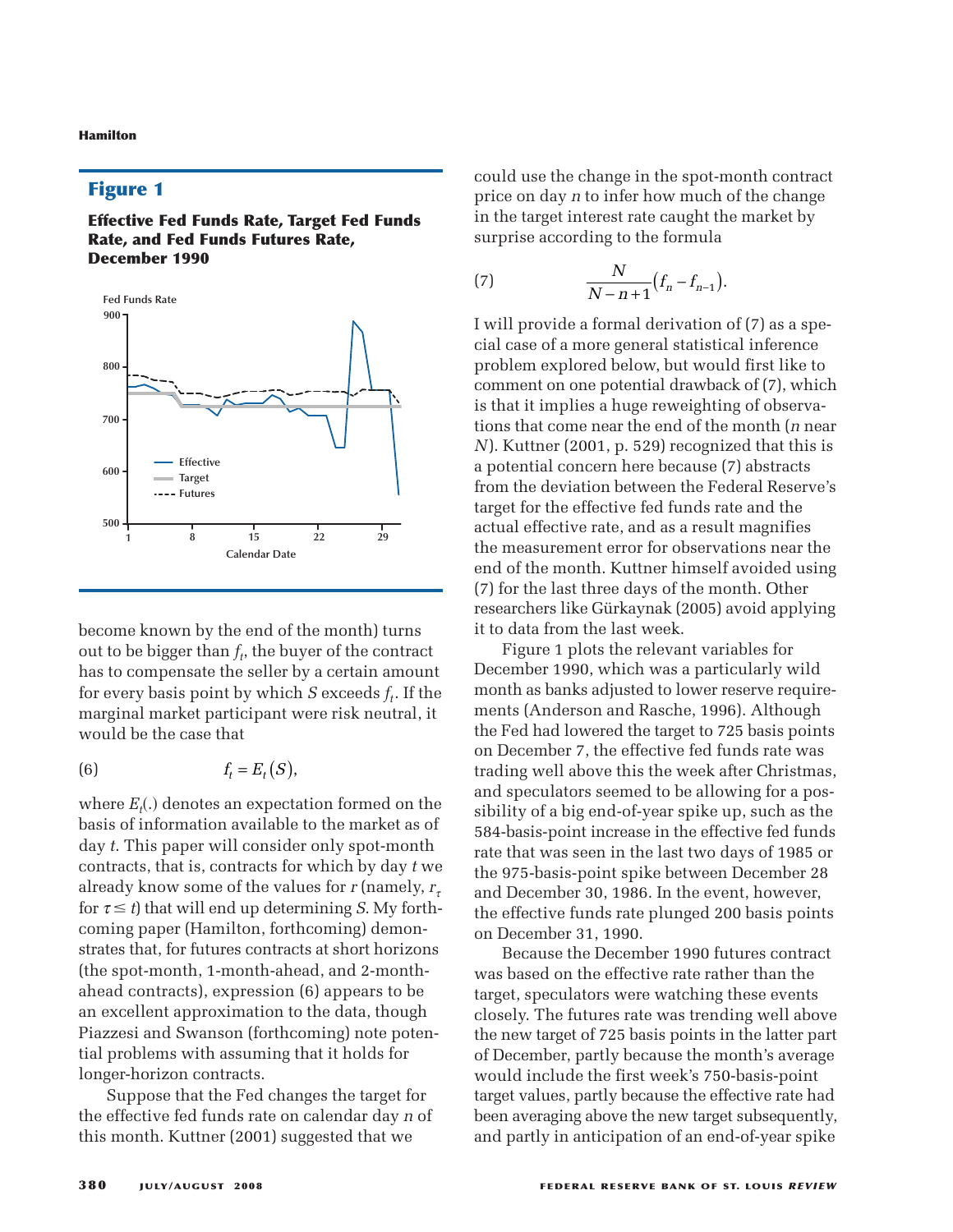# **Figure 2**

### **Squared Residuals by Day of Month**



**NOTE: The figure plots the average squared residuals from a regression of the deviation of the fed funds rate from the target on its own lagged value, by day of the month (in basis points). 95 percent confidence intervals are indicated by the upper and lower box lines, and predicted values from regression (9) are indicated by the dashed line.**

up. When it became clear on December 31 that the last day of the year generated a big move down rather than up, the December futures contract fell by 23 basis points on a single day. Formula (7) would call for us to multiply this number by 31, to deduce that the interest rate surprise on this day was some 713 basis points, plausible perhaps if the market was anticipating a spike up to 1,250 rather than the plunge down to 550 that actually transpired. Although this is an extreme example, it drives home the lesson that one really wants to downweight the end-of-month observations rather than magnify them in the manner suggested by the expression in (7).

The next section proposes a more formal statement of this problem and its solution. A necessary first step is to document some of the properties of the deviation between the target that the Fed

has in place for business day *d* (denoted ξ*d*) and the actual fed funds rate. The effective fed funds rate,  $r_d$ , was taken from the FRED database of the Federal Reserve Bank of St. Louis (which in turn is based on Board of Governors release H.15), and the target  $\xi_d$  prior to 1994 is from the FRED series that comes from Thornton (2005) and since 1994 is from Federal Open Market Committee (FOMC) transcripts. I first estimated the following regression (similar to the models in Taylor, 2001, and Sarno, Thornton, and Valente, 2005) by OLS (standard errors are in parentheses):

(8) 
$$
r_d - \xi_d = 2.45 + 0.300 (r_{d-1} - \xi_{d-1}) + \hat{e}_d.
$$

This regression establishes that there is modest serial correlation in deviations from the target. Of particular interest in the next section will be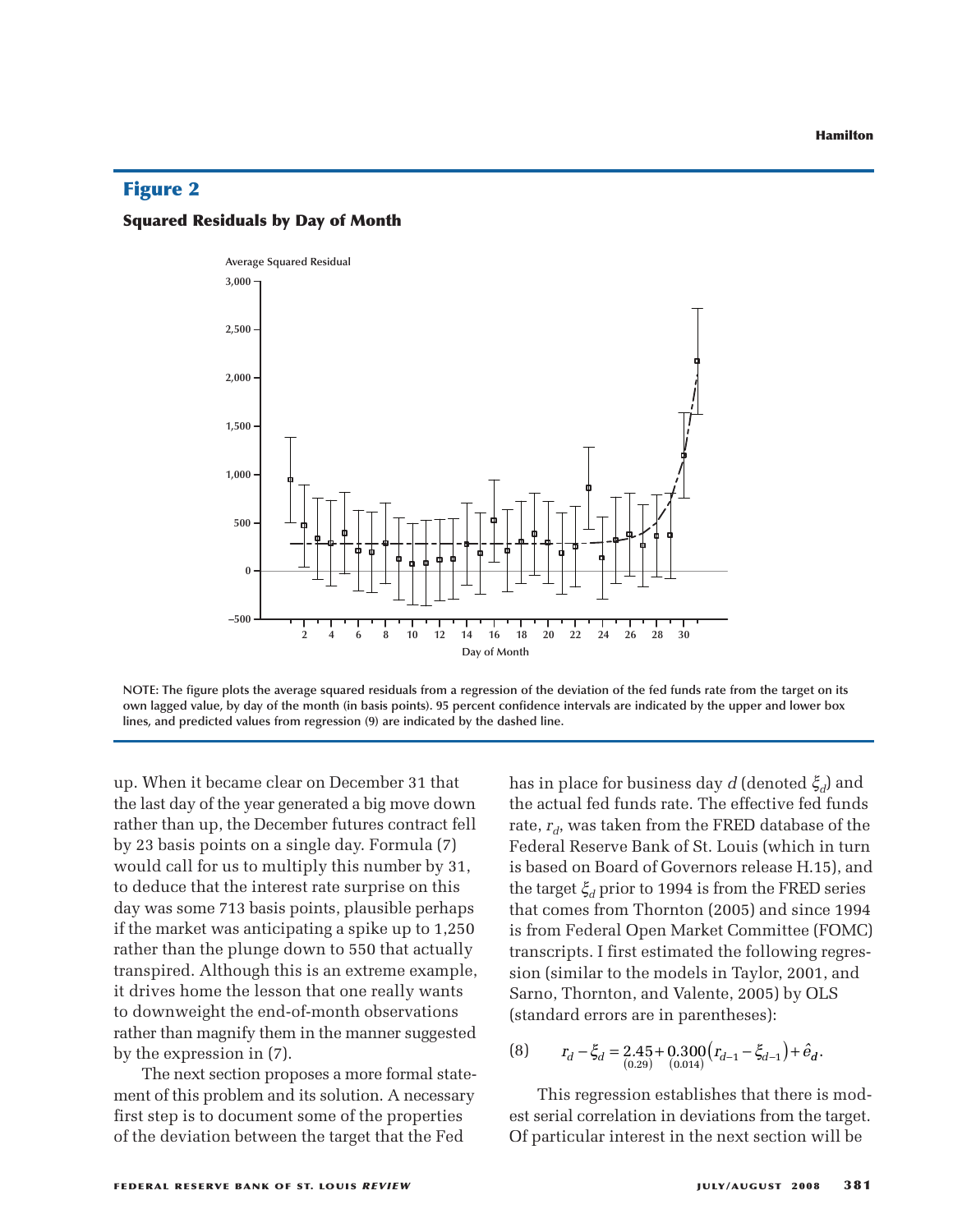the calendar variation in the variability of  $\hat{e}_{d}$ . Let  $\omega_{id}$  = 1 if day *d* occurs on the *j*th calendar day of the month and zero otherwise. A regression of  $\hat{e}_d^2$ on  $\{\omega_{id}\}_{i=1}^{31}$  then gives the average squared residual as a function of the calendar day of the month:

$$
\hat{e}_d^2 = \sum_{j=1}^{31} \hat{\beta}_j \omega_{jd} + \hat{v}_d.
$$

The estimated values  $\hat{\beta}_i$  are plotted as a function of the calendar day *j* in Figure 2 along with the 95 percent confidence intervals for each coefficient. A big outlier on January 23, 1991, (when the funds rate spiked up nearly 300 basis points on a settlement Wednesday) is enough to skew the results for day 23. Apart from this, the most noticeable feature is an increased volatility of the deviation of the funds rate from the target toward the end of a month. One can represent this tendency parametrically through the following restricted regression:

(9) 
$$
\hat{e}_d^2 = 283 + 1{,}746 \times 0.5^{(31-t_d)} + \hat{v}_d,
$$

$$
\hat{e}_d^2 = 283 + 1{,}746 \times 0.5^{(31-t_d)} + \hat{v}_d,
$$

where  $t_d$  is the calendar day of the month associated with business day *d*. The predicted values from (9) are also plotted in Figure 2. In the next section, a simple theoretical formulation based on (8) and (9) will be used to characterize the modest predictability of deviations from the target and their tendency to become more pronounced at the end of the month.

# **ACCOUNTING FOR THE VOLATILITY OF SPOT-MONTH FUTURES PRICES**

Suppose that market participants know that, if the Fed is going to change the target within a given month consisting of *N* calendar days, it would do so on calendar day *n*, so that its target is a step function:

$$
\xi_t = \xi_0
$$
 for  $t = 1, 2, ..., n-1$   
\n $\xi_t = \xi_n$  for  $t = n, n+1, ..., N$ .

The effective fed funds rate for each day is the sum of the target for that day plus the deviation from the target, denoted  $u_t$ :

$$
r_t = \xi_t + u_t.
$$

It follows from (5) and (6) that

$$
f_t = E_t \left[ N^{-1} \sum_{\tau=1}^N (\xi_{\tau} + u_{\tau}) \right]
$$
  
(10) 
$$
= \left( \frac{n-1}{N} \right) \xi_0 + \left( \frac{N-n+1}{N} \right) E_t (\xi_n)
$$

$$
+ N^{-1} \sum_{\tau=1}^t u_{\tau} + N^{-1} \sum_{\tau=t+1}^N E_t (u_{\tau}).
$$

On the day before the target change, I presume that market participants had some expectation of what the target was going to be, denoted  $E_{n-1}(\xi_n)$ . The actual target would deviate from this by some magnitude  $h_n$ :

$$
\xi_n = E_{n-1}(\xi_n) + h_n.
$$

If the equilibrium fed funds price is determined by risk-neutral rational speculators, the forecast error  $h_n$  would be a martingale difference sequence that represents the content of the news about ξ*<sup>n</sup>* that arrived on the day of the target change itself. Similarly,

$$
\xi_n = E_{n-2}(\xi_n) + h_n + h_{n-1},
$$

where  $h_{n-1}$  is the news that arrived on day  $n-1$ of the Fed's intentions on day *n*, and

$$
\xi_n = h_n + h_{n-1} + h_{n-2} + \dots + h_1 + E_0(\xi_n).
$$

Under rational expectations,  $\{h_t\}$  should be a sequence of zero-mean, serially uncorrelated variables, whose unconditional variance is denoted  $\sigma_h^2$ . Notice that  $h_1$  represents the information that the market receives on day 1 about the value for the target that the Fed will adopt on day  $n$ ,  $h_2$  represents the new information received on day 2, and so on, with

(11) 
$$
E_t(\xi_n) = \begin{cases} E_0(\xi_n) + h_1 + h_2 + \dots + h_t & \text{for } t \le n \\ \xi_n & \text{for } t > n \end{cases}
$$
.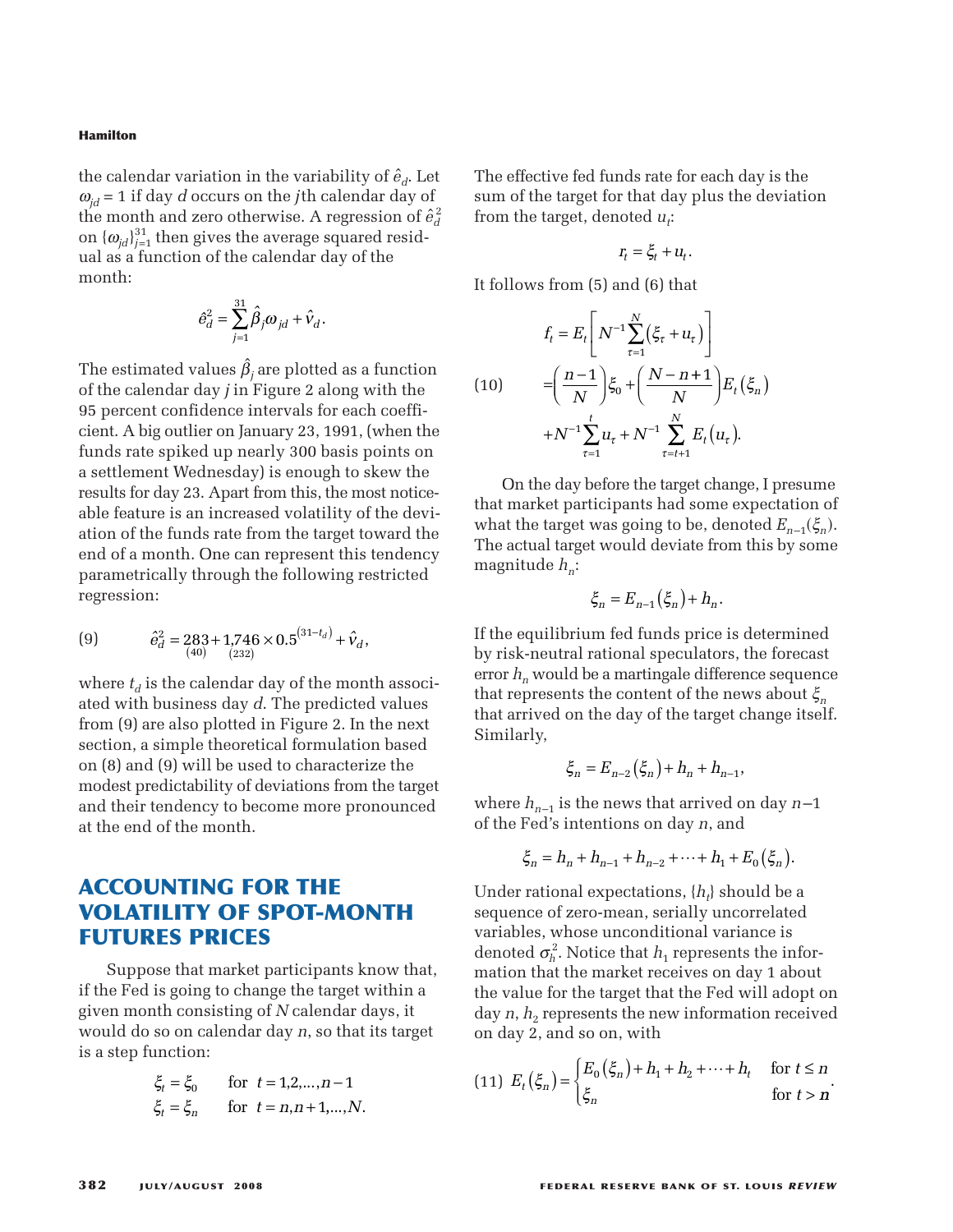Given (8) and (9), I assume that deviations follow an *AR*(1) process with an innovation variance that increases at the end of the month:

$$
u_t = \phi u_{t-1} + \varepsilon_t
$$
  

$$
E(\varepsilon_t^2) = \gamma_0 + \gamma_1 \delta^{(N-t)},
$$

where the empirical results suggest values of  $\phi$  = 0.30,  $\gamma_0 = 283$ ,  $\gamma_1 = 1,746$ , and  $\delta = 0.5$ . Then

(12) 
$$
\sum_{\tau=t+1}^{N} E_t(u_{\tau}) =
$$

$$
\phi u_t + \phi^2 u_t + \dots + \phi^{N-t} u_t = \frac{\phi(1-\phi^{N-t})}{1-\phi} u_t.
$$

Substituting (11) and (12) into (10) gives

$$
f_t = \left(\frac{n-1}{N}\right) \xi_0
$$
  
+  $\left(\frac{N-n+1}{N}\right) \left[E_0(\xi_n) + h_1 + h_2 + \dots + h_t\right]$   
(13)  $+ N^{-1} \sum_{\tau=1}^t u_\tau + N^{-1} \frac{\phi\left(1 - \phi^{N-t}\right)}{1 - \phi} u_t \text{ for } t \le n$   
 $f_t = \left(\frac{n-1}{N}\right) \xi_0 + \left(\frac{N-n+1}{N}\right) \xi_n + N^{-1} \sum_{\tau=1}^t u_\tau$ 

$$
f_t = \left(\frac{H-1}{N}\right)\xi_0 + \left(\frac{N-H+1}{N}\right)\xi_n + N^{-1}\sum_{\tau=1}^{N}u_\tau
$$

$$
+N^{-1}\frac{\phi\left(1-\phi^{N-t}\right)}{1-\phi}u_t \quad \text{for } t > n.
$$

From (13) we can then calculate the change in the spot-month futures rate for  $t \leq n$  to be

$$
f_{t} - f_{t-1} = \left(\frac{N-n+1}{N}\right)h_{t}
$$
  
+N<sup>-1</sup> $\frac{\left(1-\phi^{N-t+1}\right)}{1-\phi}u_{t} - N^{-1}\frac{\phi\left(1-\phi^{N-t+1}\right)}{1-\phi}u_{t-1}$   
(14) =  $\left(\frac{N-n+1}{N}\right)h_{t} + N^{-1}\frac{\left(1-\phi^{N-t+1}\right)}{1-\phi}\left(\phi u_{t-1} + \varepsilon_{t}\right)$   
-N<sup>-1</sup> $\frac{\phi\left(1-\phi^{N-t+1}\right)}{1-\phi}u_{t-1}$   
=  $\left(\frac{N-n+1}{N}\right)h_{t} + N^{-1}\frac{\left(1-\phi^{N-t+1}\right)}{1-\phi}\varepsilon_{t}$  for  $t \le n$ ,

whereas for  $t > n$ , changes in futures prices are driven solely by the deviation of the effective fed funds rate from the target:

$$
f_t - f_{t-1} = N^{-1} \frac{\left(1 - \phi^{N-t+1}\right)}{1 - \phi} \varepsilon_t \quad \text{for } t > n.
$$

It follows that the variance of daily changes in the spot-month futures rate would be given by

$$
E\left[\left(f_t - f_{t-1}\right)^2 | \text{target change on day } n\right]
$$
\n
$$
\begin{aligned}\n\left[\left[(N - n + 1)/N\right]^2 \sigma_h^2 + \sigma_{\varepsilon, t}^2 \left(1 - \phi^{N - t + 1}\right)^2 / \\
\left[N^2 \left(1 - \phi\right)^2\right] & \text{for } t \le n \\
\sigma_{\varepsilon, t}^2 \left(1 - \phi^{N - t + 1}\right)^2 / \left[N^2 \left(1 - \phi\right)^2\right] & \text{for } t > n \\
\sigma_{\varepsilon, t}^2 = \gamma_0 + \gamma_1 \delta^{(N - t)}.\n\end{aligned}
$$

Prior to 1992, the day of a target change would often (but not always) occur the day after an FOMC meeting. Since 1994, it usually has occurred on the day of an FOMC meeting, but there are exceptions: Three times in 2001 (January 3, April 18, and September 17) the Fed changed the target without a meeting, and in August and September of 2007 there was active speculation that the Fed was considering or possibly had even already implemented an intermeeting rate cut. Rather than treat day *n* as if always known to the econometrician, I have followed a different philosophy, which is to ask, How would the data look if they were generated by (15) but the econometrician does not condition on knowledge of the particular value of *n*? Suppose that the day of the target change (which the formula assumed was known to market participants as of the start of the month) could have occurred with equal probability on any one of the calendar days  $n = 1, 2, ..., N$ . If we let  $\eta$ denote the unknown day of the target change, then the unconditional data would exhibit a calendar regularity in the variance that is described by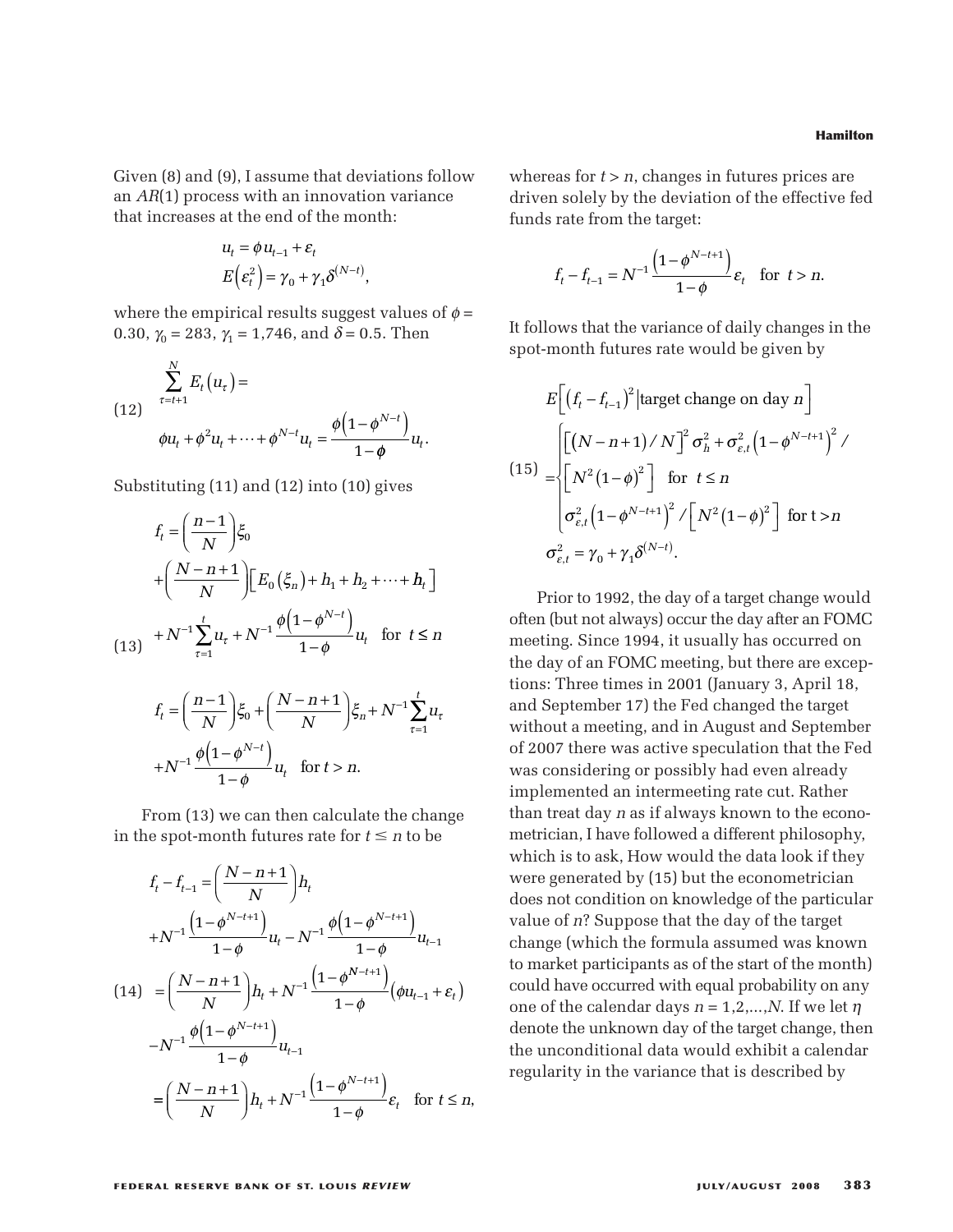# **Figure 3**

### **Squared Spot-Month Change by Day of Month**



**NOTE: The figure plots the average squared change in the spot-month futures rate, by day of the month (in basis points). 95 percent confidence intervals are indicated by upper and lower box lines, and predicted values from regression (19) are indicated by the dashed line.**

$$
E(f_t - f_{t-1})^2 = N^{-1} \sum_{n=1}^N E\Big[ (f_t - f_{t-1})^2 | \eta = n \Big]
$$
  
\n
$$
= \frac{\Big(1 - \phi^{N-t+1}\Big)^2}{N^2 (1 - \phi)^2} \sigma_{\varepsilon, t}^2 + N^{-1} \sum_{n=t}^N \frac{\big(N - n + 1\big)^2}{N^2} \sigma_h^2
$$
  
\n
$$
= \frac{\Big(1 - \phi^{N-t+1}\Big)^2}{N^2 (1 - \phi)^2} \Big[ \gamma_0 + \gamma_1 \delta^{(N-t)} \Big] + \sum_{\tau=1}^{N-t+1} \frac{\tau^2}{N^3} \sigma_h^2
$$
  
\n
$$
= \kappa_1 (t) + \kappa_2 (t) \sigma_h^2,
$$

where

$$
\kappa_1(t) = \frac{\left(1 - \phi^{N-t+1}\right)^2}{N^2 \left(1 - \phi\right)^2} \left[\gamma_0 + \gamma_1 \delta^{(N-t)}\right]
$$

$$
\kappa_2(t) = \frac{(N-t+1)(N-t+2)(2N-2t+3)}{6N^3}.
$$

Expression (16) describes the variance of changes in the spot-month rate as the sum of two terms. The first term  $(\kappa_1(t))$  represents solely the contribution of deviations of the effective funds rate from the target. For days near the beginning of the month  $(N - t \text{ large})$ , this is essentially equal to  $\gamma_0/(1-\phi)^2$  (the unconditional variance of  $u_t$ ) divided by  $N^2$  (because each  $u_t$  contributes with weight 1/*N* to the monthly average). This declines gradually during the month (because there are fewer days remaining for which the serial correlation in  $u_t$  contributes to the variance) but then rises quickly at the end of the month because of the large value of  $\gamma_1$ , reflecting the increased volatility of the deviations from the target at month end. The second term  $(\kappa_2(t))$  represents the contribution of target changes to the volatility of the spot-month rate. This contribution declines monotonically as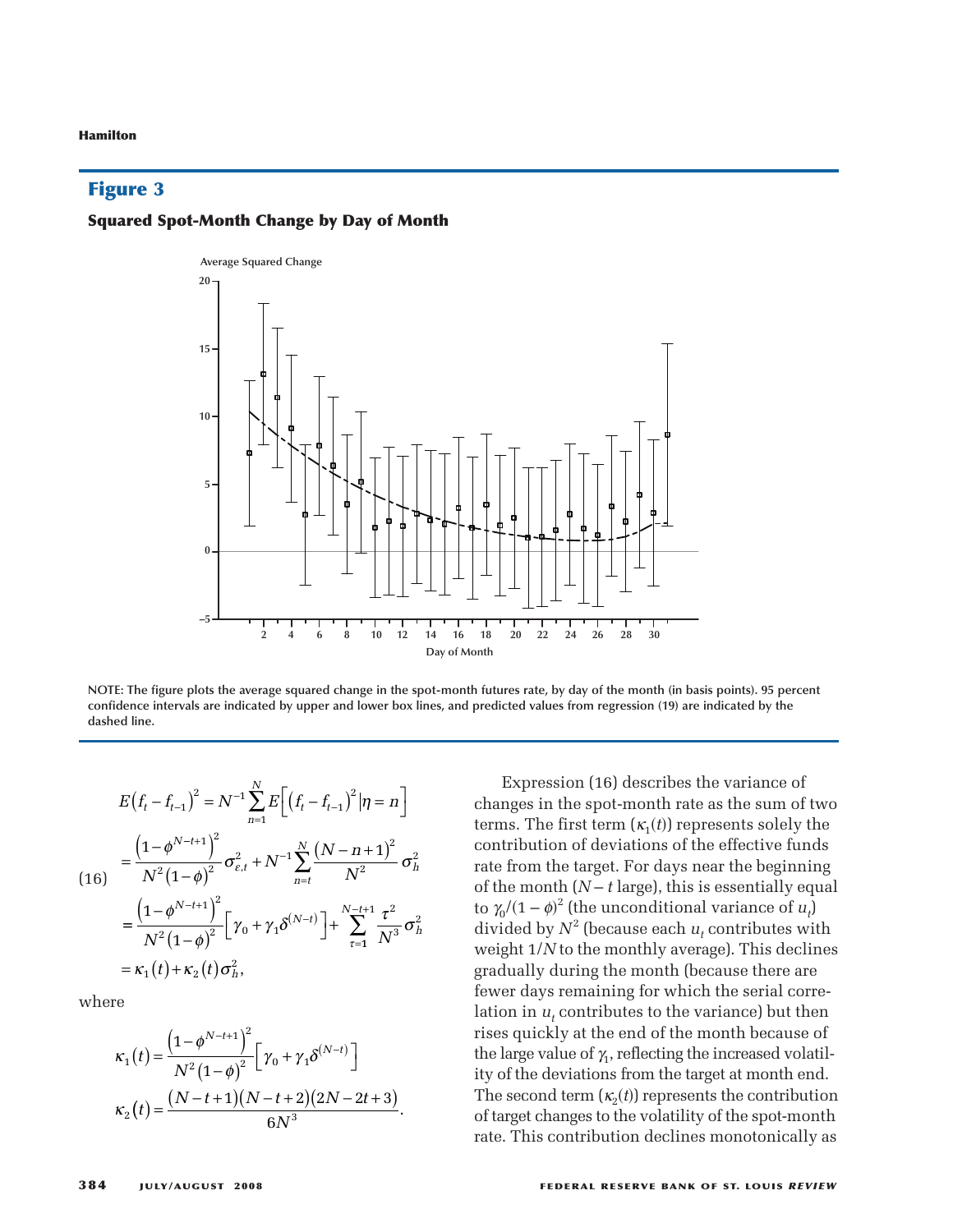the day of the month *t* increases. This is because, as the month progresses, it becomes increasingly likely that the target change for the month has already occurred and there is no more uncertainty about the value of ξ*<sup>n</sup>* for that month. Added together, expression (16) implies that the variance of changes in the spot-month futures rate should decline over most of the month but then increase at the very end.

Expression (16) was derived under the assumption that at the beginning of every month market participants are certain that there will be a target change on day *n* of the month. If instead there is a fraction  $\rho$  of months for which people anticipate a change on some day *n* and a fraction  $1 - \rho$  for which they are certain there will be no change, the result would be that the last term in (16) would be multiplied by  $\rho$ :

(17) 
$$
E(f_t - f_{t-1})^2 = \kappa_1(t) + \gamma_2 \kappa_2(t),
$$

where  $\gamma_2 = \rho \sigma_h^2$ .

This model can be tested using daily data on fed funds futures contracts.2 Figure 3 plots regression coefficients along with 95 percent confidence intervals from a regression of the squared change in the spot-month futures rate on calendar day *j*:

(18) 
$$
\left(f_d - f_{d-1}\right)^2 = \sum_{j=1}^{31} \hat{\beta}_j \omega_{jd} + \hat{v}_d,
$$

where  $\omega_{id}$  = 1 if business day *d* occurs on calendar day *j* and is zero otherwise. In other words,  $\hat{\beta}_i$  is the average squared change for observations falling on the *j*th day of a month. These indeed exhibit a tendency to fall over most of the month but then rise at the end.

**Hamilton**

Let  $t_d$  denote the calendar day associated with business day *d* (in other words, if  $\omega_{id} = 1$ , then  $t_d = j$ ). I then tested whether the specific function derived in (17) could account for this pattern by estimating via OLS the following relation:

(19) 
$$
(f_d - f_{d-1})^2 = \kappa_1(t_d) + 27.9 \kappa_2(t_d) + \hat{v}_d.
$$

Note that all the parameters appearing in the functions  $\kappa_1(t)$  and  $\kappa_2(t)$  are known as described above on the basis of the observed behavior of deviations of the effective fed funds rate from its target, so that only a single parameter—the coefficient on  $\kappa_2(t_d)$  in equation (19)—was estimated directly from the behavior of the futures data. This parameter,  $\gamma_2$ , has the interpretation of being the variance of daily news the market receives in a typical month about the upcoming Fed target (recall equation (17)):

$$
\hat{\gamma}_2 = \hat{\rho}\hat{\sigma}_h^2 = 27.9.
$$

Note also that (19) imposes 30 separate restrictions on the 31 parameters of the unrestricted regression (18). The  $F(30, 4,521) = 0.59$  test statistic leads to ready acceptance of the null hypothesis that this relation is indeed described by the function given in (16) with a *p*-value of 0.96 (again, treating  $\kappa_i(t)$  as known functions). The model thus successfully accounts for the tendency of the volatility of the spot-month futures rate to decline over most of the month but then increase the last few days. The actual volatility seems to increase more at the end of the month than the model predicts, though it is possible to attribute this entirely to sampling error.

# **INFERRING MARKET EXPECTATIONS OF TARGET CHANGES FROM THE SPOT-MONTH FUTURES RATE**

We are now in a position to answer the primary question of this paper, which is, What does an observed movement in the spot-month futures rate signal about market expectations about the target rate that is going to be set for this month?

<sup>2</sup> Data for October 3, 1988, through June 30, 2006, were purchased from the Chicago Board of Trade; data for July 3 through January 29, 2007, were downloaded from the now-defunct web site spotmarketplace.com. For *d* corresponding to the first day of the month (say the first day of February for illustration),  $f_d - f_{d-1}$ was calculated as the change in the February contract between February 1 and the last business day in January. For all other days of the month, it was simply the change in the spot-month contract between day *d* and the previous business day.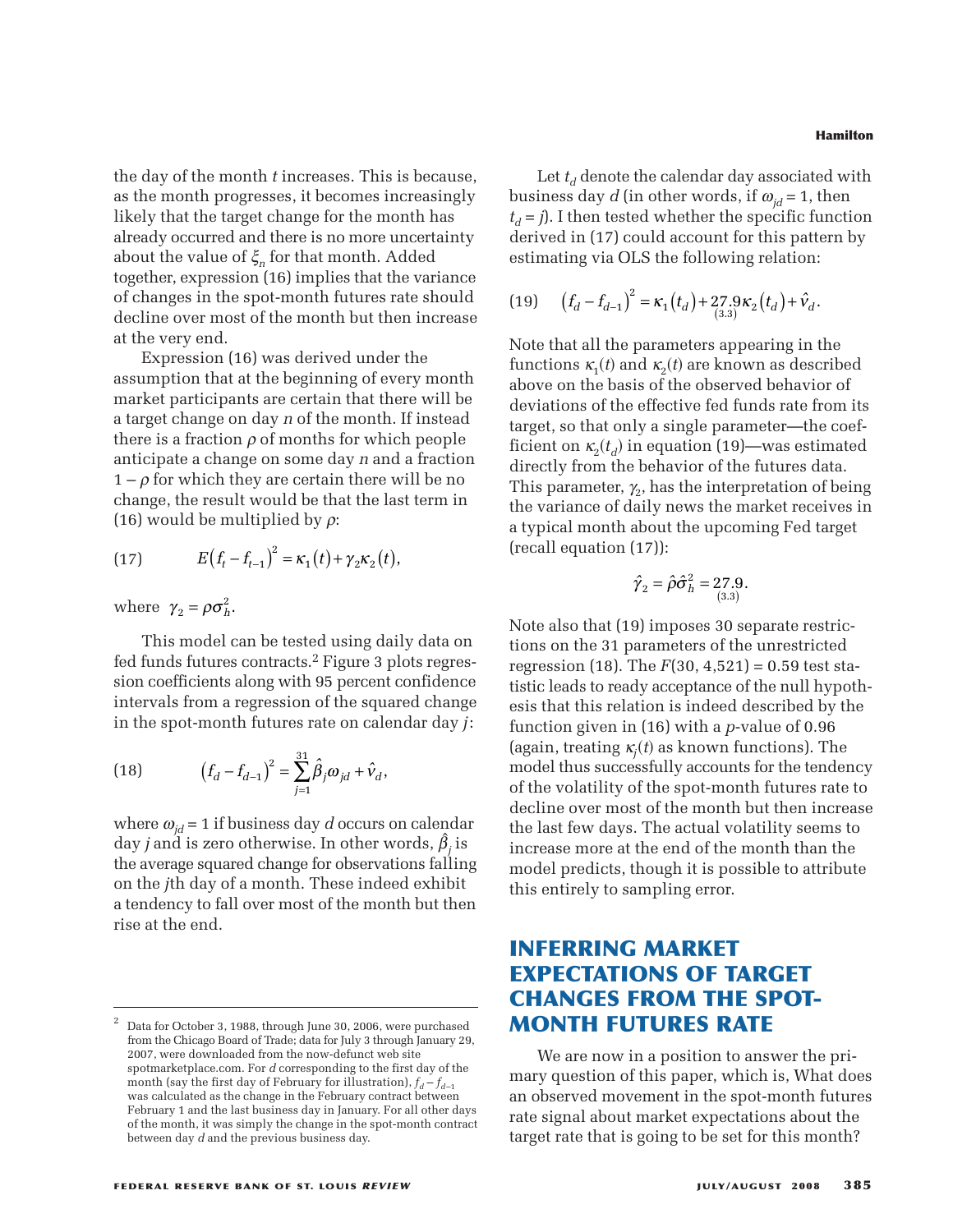## **Figure 4**

**Plot of**  $\kappa_4(t)$  as a Function of *t* 



Let  $\Lambda_t$  denote the information set available to market participants as of date *t*, and let  $\Omega_t = \{f_t, f_{t-1}, \ldots\}$ be the information set that is going to be used by the econometrician to form an inference, where it is assumed that  $\Omega_t$  is a subset of  $\Lambda_t$ , the previous target  $\xi_0$  is an element of both  $\Omega_t$  and  $\Lambda_t$ , and the day *n* target change is an element of Λ*<sup>t</sup>* but not of  $Ω<sub>t</sub>$ . Our task is to use the observed data  $Ω<sub>t</sub>$  to form an inference about how the market changed its assessment of ξ*<sup>n</sup>* based on information it received at *t*, that is, to form an assessment about

$$
Y_t = E(\xi_n | \Lambda_t) - E(\xi_n | \Lambda_{t-1})
$$
  
= 
$$
\begin{cases} h_t & \text{for } t \le n \\ 0 & \text{for } t > n. \end{cases}
$$

We can calculate the linear projection of  $Y_t$  on  $\Omega_t$ as follows (e.g., Hamilton, 1994, equation [4.5.27]):

(20) 
$$
\hat{E}\left(Y_t | \Omega_t\right) = \frac{E\left[Y_t \left(f_t - f_{t-1}\right)\right]}{E\left[\left(f_t - f_{t-1}\right)^2\right]} \left(f_t - f_{t-1}\right).
$$

Recalling (14), the numerator of (20) can be found from

$$
E[Y_t(f_t - f_{t-1})] = N^{-1} \sum_{n=1}^{N} E[Y_t(f_t - f_{t-1}) | \eta = n]
$$
  
(21) 
$$
= N^{-1} \sum_{n=t}^{N} \rho E\left[\left(\frac{N-n+1}{N}\right) h_t^2\right] = N^{-1} \sum_{\tau=1}^{N-t+1} \frac{\tau}{N} \gamma_2
$$

$$
= \frac{(N-t+1)(N-t+2)}{2N^2} \gamma_2 = \gamma_2 \kappa_3(t).
$$

Substituting (21) and (17) into (20) establishes

(22) 
$$
\hat{E}\left(Y_t|\Omega_t\right) = \frac{\kappa_3(t)\gamma_2}{\kappa_1(t) + \kappa_2(t)\gamma_2}(f_t - f_{t-1}) = \kappa_4(t)(f_t - f_{t-1}).
$$

The parameters determining  $\kappa_4(t)$  have all been estimated above from the properties of the deviations of the fed funds rate from the target and squared changes in the spot-month futures rate.

Figure 4 plots the function  $\kappa_4(t)$  for these parameter values. To understand the intuition for this function, consider first the case in which the fed funds rate is always identically equal to the target, so that  $\sigma_{\varepsilon t}^2$  and  $\kappa_1(t)$  are both zero. From (14), the expected squared change in the spotmonth rate conditional on knowing that the target change will occur on day *n* would be given by

$$
E\left[\left(f_t - f_{t-1}\right)^2 \middle| \eta = n, \sigma_{\varepsilon,t}^2 = 0\right]
$$
\n
$$
= \begin{cases} \sigma_h^2 \left[\left(N - n + 1\right) / N\right]^2 & \text{for } t \le n \\ 0 & \text{for } t > n \end{cases}
$$

whereas the covariance of the spot-month futures rate change with the expected target rate change would for this case be

$$
E\left[\left(f_t - f_{t-1}\right)Y_t \middle| \eta = n, \sigma_{\varepsilon,t}^2 = 0\right]
$$
\n
$$
= \begin{cases} \sigma_h^2 \left[\left(N - n + 1\right)/N\right] & \text{for } t \le n \\ 0 & \text{for } t > n \end{cases}.
$$

Thus, if we knew both the day of the target change and that there were no targeting errors, the inference would be

$$
\hat{E}\Big[ h_t \Big| \Omega_t, \eta = n, \sigma_{\varepsilon,t}^2 = 0 \Big] = \beta_n(t) \big( f_t - f_{t-1} \big),
$$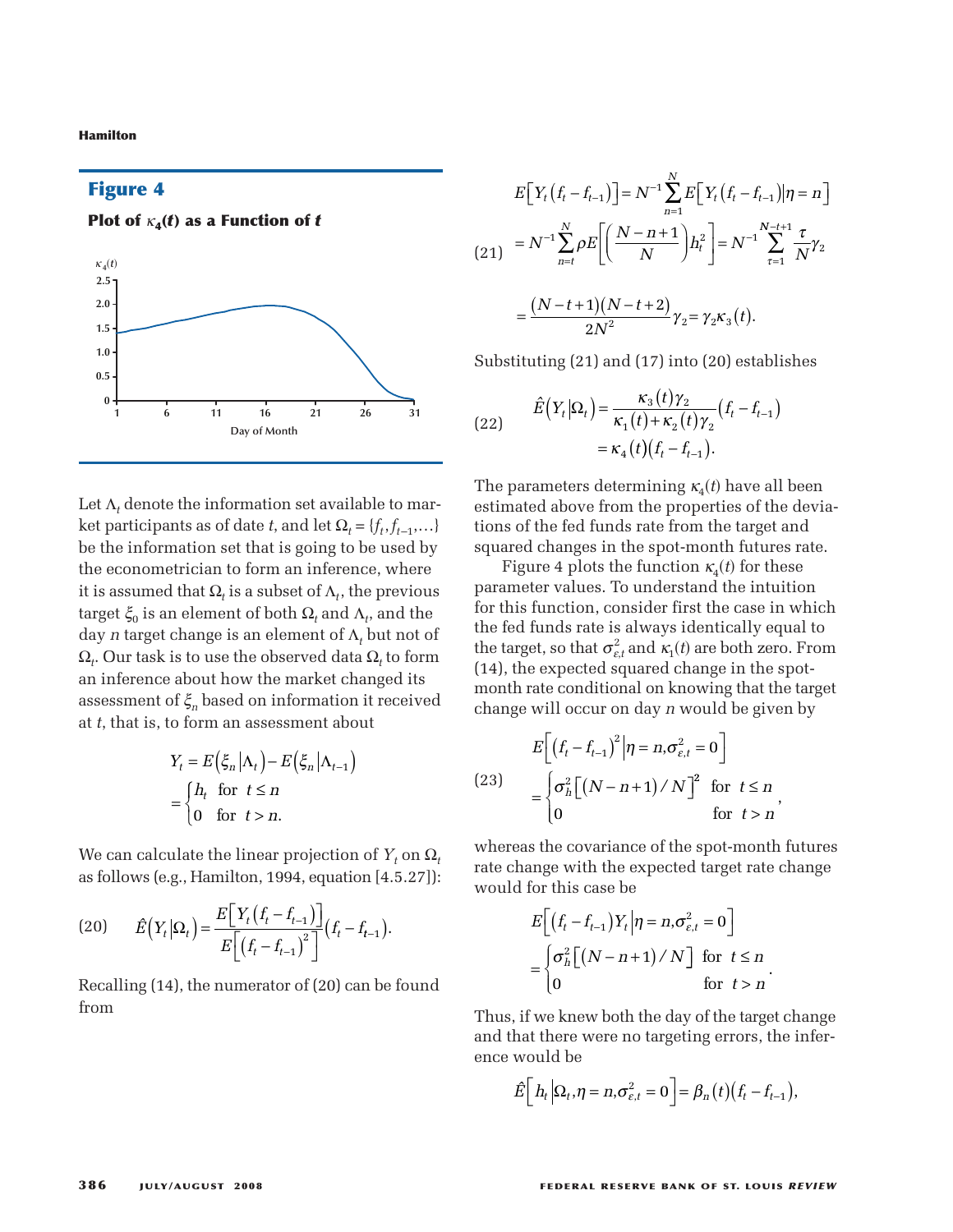where

$$
\beta_n(t) = \begin{cases} N/(N-n+1) & \text{for } t \le n \\ 0 & \text{for } t > n \end{cases}
$$

which reproduces Kuttner's (2001) formula (7) for the special case considered by Kuttner, namely,  $t = n$ . If we don't know the day of the target change, but still impose no targeting error, we'd use the unconditional moments:

$$
E\bigg[\Big(f_t - f_{t-1}\Big)^2 \Big| \sigma_{\varepsilon,t}^2 = 0\bigg]
$$
  
=  $N^{-1} \sum_{n=t}^N \sigma_h^2 \big[\Big(N - n + 1\Big)/N\big]^2$   

$$
E\bigg[\Big(f_t - f_{t-1}\Big)Y_t \Big| \sigma_{\varepsilon,t}^2 = 0\bigg]
$$
  
=  $N^{-1} \sum_{n=t}^N \sigma_h^2 \big[\Big(N - n + 1\Big)/N\big]$   
 $\hat{E}\bigg[\Big| h_t \Big| \Omega_t, \sigma_{\varepsilon,t}^2 = 0\bigg] = \beta(t)\Big(f_t - f_{t-1}\Big)$ 

(24) 
$$
\beta(t) = \frac{N^{-1} \sum_{n=t}^{N} [(N-n+1)/N]}{N^{-1} \sum_{n=t}^{N} [(N-n+1)/N]^2}.
$$

For *N* large and *t* = 1, the numerator of (24) would be approximately (1/2) and the denominator about (1/3), so that the coefficient  $\beta(1)$  would be close to 1.5. This is bigger than Kuttner's expression (7), which equals unity at *n* = 1, because a one-unit increase in  $h_1$  will increase the expected target on day *n* > 1 by one unit but increase the futures rate on day  $t = 1$  by only  $[(N - n + 1)/N] < 1$ . Kuttner's formula assumes that, if we use the day *t* = 1 change in the futures, the target change occurs on day *n* = 1, whereas our formula assumes that in all probability the actual change is going to be implemented on some day *n* > 1.

Going from *t* to  $t + 1$ , we drop  $N^{-1}[(N - t + 1)/t]$ *N*] from the numerator and drop the smaller magnitude  $N^{-1}[(N-t+1)/N]^2$  from the denominator, so that the ratio (24) monotonically increases in *t* until it finally reaches the same value as (7) on the last day of the month:

$$
\beta(N)=N.
$$

**Hamilton**

In the presence of targeting errors, expression (22) adds the term  $\kappa_1(t)/\gamma_2$  to the denominator of (24), so, as noted by Poole, Rasche, and Thornton (2002), the optimal inference in the presence of targeting errors always puts a smaller weight on  $f_t - f_{t-1}$  than does (24). This explains why the function  $\kappa_4(t)$  in Figure 4 begins at a value below 1.5 for  $t = 1$ . The function  $\kappa_4(t)$  then begins to increase monotonically in *t* for the same reason as in (24). However, as *t* increases, both the numerator and denominator in (24) become smaller, whereas  $\kappa_1(t)/\gamma_2$  is approximately constant (at least for small *t*). This latter effect eventually overwhelms the tendency of (22) to increase in *t*, and it begins to fall after the 20th day of the month. This decline accelerates toward the very end of the month as  $\kappa_1(t)$  starts to spike up from the endof-month targeting errors.

# **RESPONSE OF INTEREST RATES TO CHANGES IN FEDERAL FUNDS FUTURES**

We're now ready to return to the original question of how interest rates for Treasuries of various maturities seem to respond to the spot-month fed funds futures rate. Deviations of the funds rate from the target should have a quite negligible effect on maturities greater than three months, because the autocorrelation implied by (8) dies out within a matter of days. We should therefore find that, if we regress the change in Treasury yields on the change in the spot-month futures rate, the value of the regression coefficient should exhibit exactly the same pattern over the month as the function in Figure 4—the impact should rise gradually through the first half of the month and fall off quickly toward the end of the month.

As a first step in evaluating this conjecture, divide the calendar days of a month into *j* = 1,2, ...,8 octiles and let  $\psi_{id} = 1$  if business day *d* is associated with a calendar date in the *j*th octile of the month. For example,  $\psi_{1d} = 1$  if day *d* falls on one of the first four days of the month, whereas  $\psi_{8d}$  = 1 if it falls on the 29th, 30th, or 31st. Let *is*,*<sup>d</sup>* denote the yield in basis points on day *d* for a Treasury bill or bond of constant maturity *s*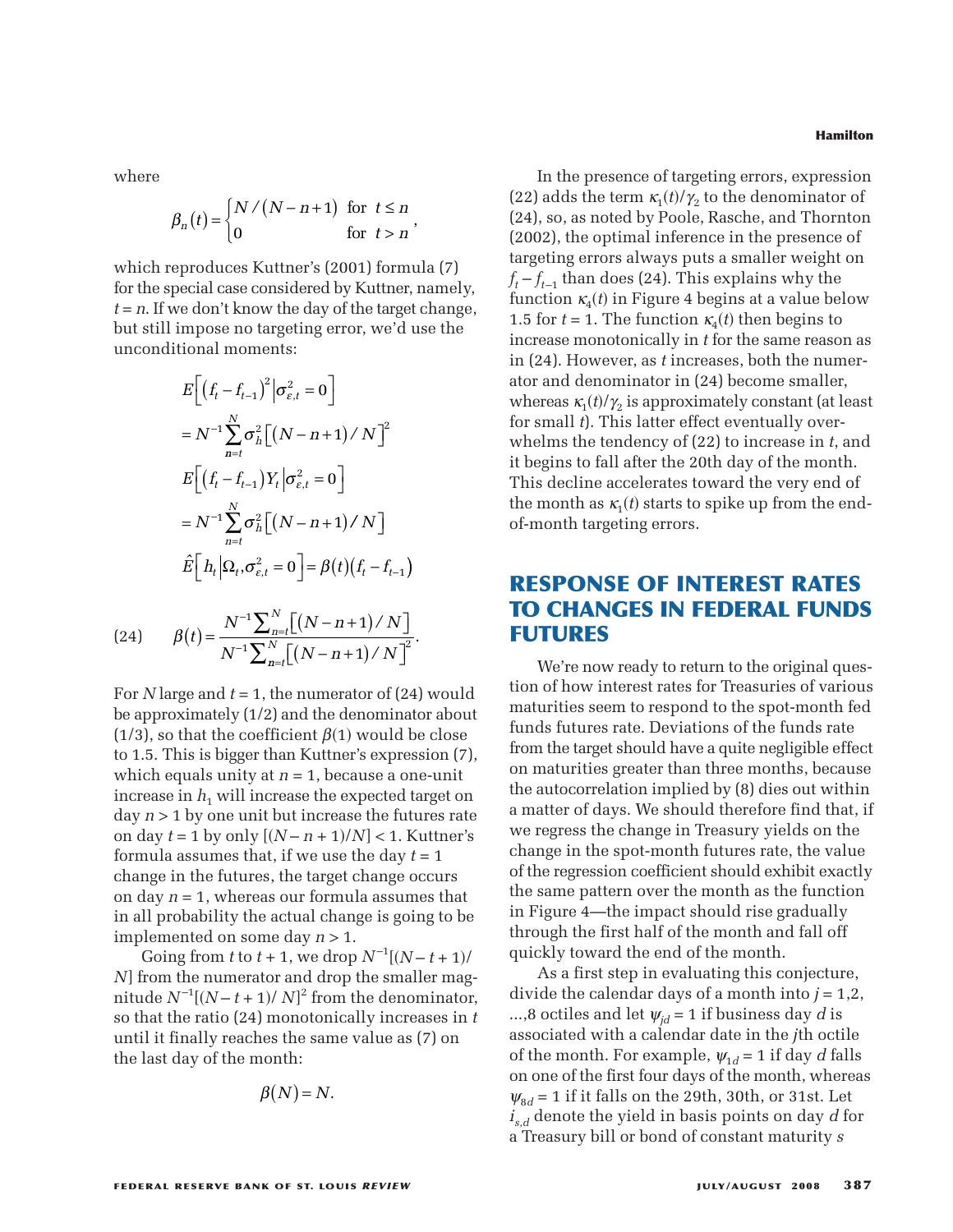### **Figure 5**

### **The Effect of Federal Funds Rate Changes on 1-Year Treasury Yields**



**NOTE: The figure plots the coefficients and 95 percent confidence intervals for the OLS regression of daily change in the 1-year Treasury yield on daily change in the spot-month futures rate, with different coefficients for each octile based on the calendar day of the month (denoted by the rectangles and vertical lines) and the predicted values for the coefficients for each day of the month as implied by (26) (denoted by the dashed line).**

months; for example,  $i_{12,d}$  would be the 1-year rate. (Daily Treasury yields were taken from the St. Louis FRED database.) Consider OLS estimation of

(25) 
$$
i_{s,d} - i_{s,d-1} = \sum_{j=1}^{8} \alpha_{js} \psi_{jd} (f_d - f_{d-1}) + u_{sd}.
$$

In Figure 5, the OLS estimates,  $\hat{\alpha}_{\scriptscriptstyle j(t),s}^{\scriptscriptstyle -}$ , along with their 95 percent confidence intervals, are plotted as a function of calendar day *t* = 1,2,...,31 for *s* = 12, which corresponds to a 1-year Treasury security. These indeed display very much the predicted pattern—an increase in the fed funds futures rate around the middle of the month has a slightly bigger effect on the 1-year Treasury rate than it would have at the beginning of the month, and a much bigger effect than it would have toward the end of the month. The same pattern holds for shorter yields (Figure 6) and longer yields (Figure 7).

According to the theory, we can capture the exact effect predicted for each calendar day by regressing the change in interest rates on the product between the change in fed funds futures and the function in (22):

(26) 
$$
i_{s,d} - i_{s,d-1} = \lambda_s \kappa_4 (t_d) (f_d - f_{d-1}) + u_{sd},
$$

where  $t_d$  is the calendar day of the month associated with business day  $d$ ,  $\lambda_c$  is the effect of a onebasis-point increase in the target rate on a Treasury security of maturity *s*, and  $u_{sd}$  results from factors influencing yields that are uncorrelated with changes in the expected target rate. Note that all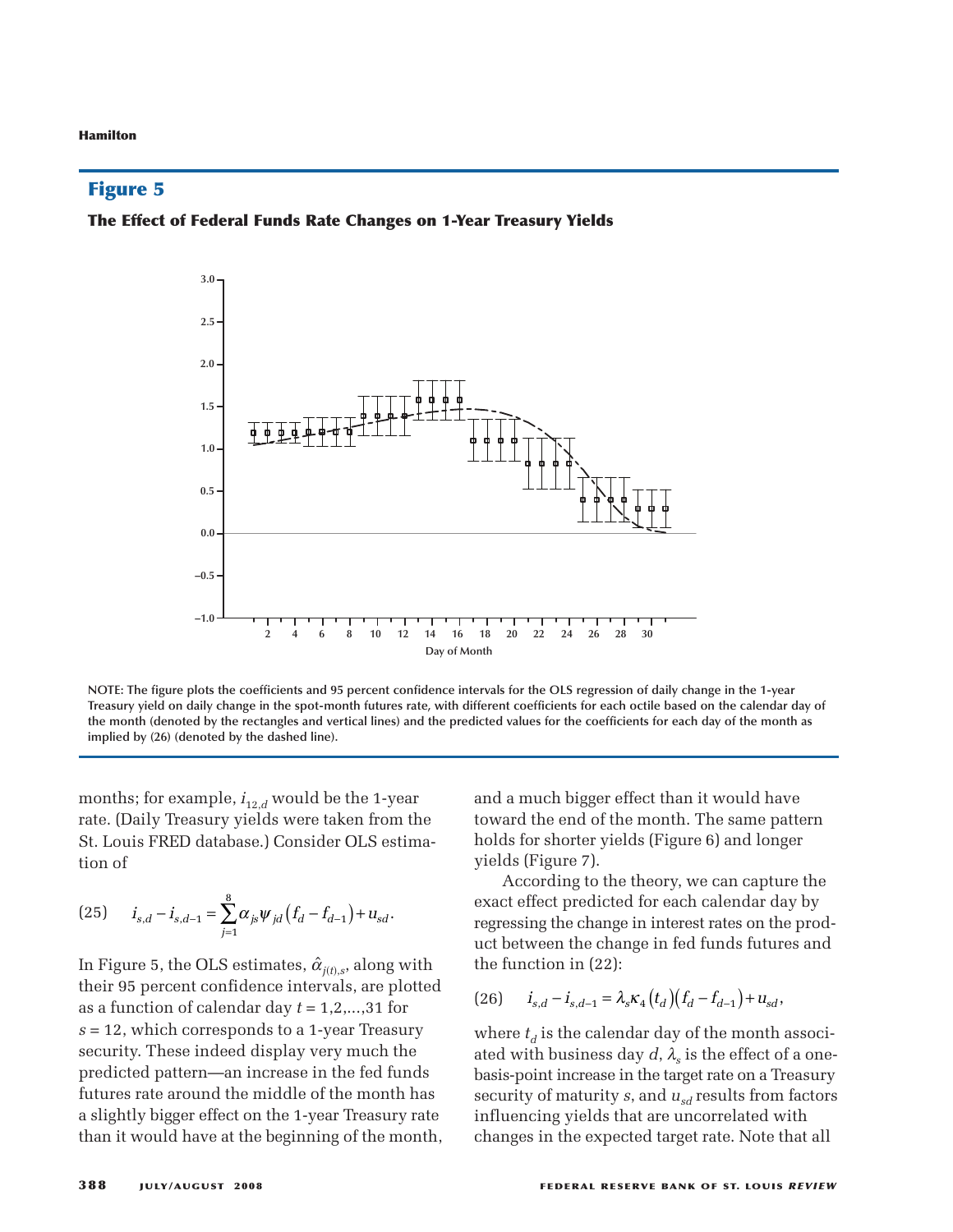## **Figure 6**

### **The Effect of Federal Funds Rate Changes on 3-Month and 6-Month Treasury Yields**



**NOTE: The figure plots the coefficients and 95 percent confidence intervals for the OLS regression of daily change in the 3-month and 6-month Treasury yields on daily change in the spot-month futures rate, with different coefficients for each octile based on the calendar day of the month (denoted by the rectangles and vertical lines) and the predicted values for the coefficients for each day of the month as implied by (26) (denoted by the dashed line).**

the parameters governing  $\kappa_4(t)$  have been inferred from the behavior of the fed funds rate and futures alone. Estimates of  $\lambda_{s}$  for different maturities, *s*, are reported in the first column of Table 2, and values of  $\hat{\lambda}_s \kappa_4(t)$  for different maturities, *s*, are plotted as a function of *t* in Figures 5 to 7.

The adequacy of (26) was investigated in a number of different ways. One obvious question is how important the function  $\kappa_4(t_d)$  is for the regression. This can be explored by comparing (26) with a specification in which changes in futures prices have the same effect on interest rates regardless of when within the month they occur:

(27) 
$$
i_{s,d} - i_{s,d-1} = c_s (f_d - f_{d-1}) + u_{sd}.
$$

The specifications (26) and (27) are non-nested, but it is simple enough to generalize to a model that includes them both as special cases:

(28) 
$$
\begin{aligned}\ni_{s,d} - i_{s,d-1} &=\\ \nc_s \left( f_d - f_{d-1} \right) + \lambda_s \kappa_4 \left( t_d \right) \left( f_d - f_{d-1} \right) + u_{sd}.\n\end{aligned}
$$

If model (26) is correct, then we should be able to accept the null hypothesis that  $c_s = 0$ , whereas if (27) is correct, we should accept the null hypothesis that  $\lambda_s = 0$ . If neither specification is correct, then we should reject both null hypotheses. The second and third columns of Table 2 report the OLS coefficient estimates and standard errors for (28). For maturities greater than two years, we accept the null hypothesis that  $c<sub>s</sub> = 0$  and strongly reject the hypothesis that  $\lambda_s = 0$ . For maturities less than two years, both hypotheses are rejected, suggesting that there is more to the response of short-term interest rates to fed funds futures than is captured by (26) alone. Even in these cases, however, the term involving  $\kappa_4(t)$  makes by far the more important contribution statistically. I conclude that the model successfully captures a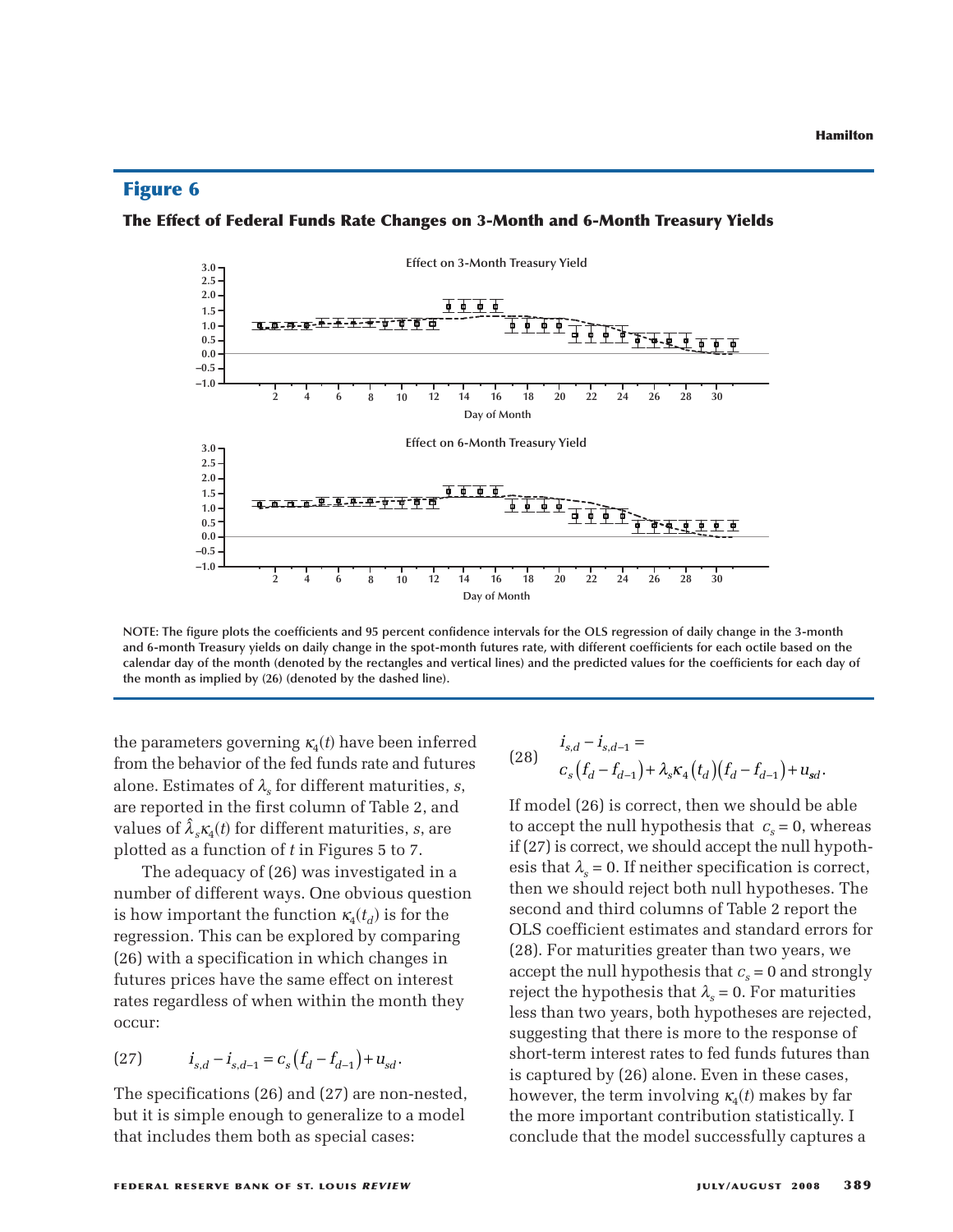# **Figure 7**





**NOTE: The figure plots the coefficients and 95 percent confidence intervals for the OLS regression of daily change in 2-year, 3-year, and 10-year Treasury yields on daily change in the spot-month futures rate, with different coefficients for each octile based on the calendar day of the month (denoted by the rectangles and vertical lines) and the predicted values for the coefficients for each day of the month as implied by (26) (denoted by the dashed line).**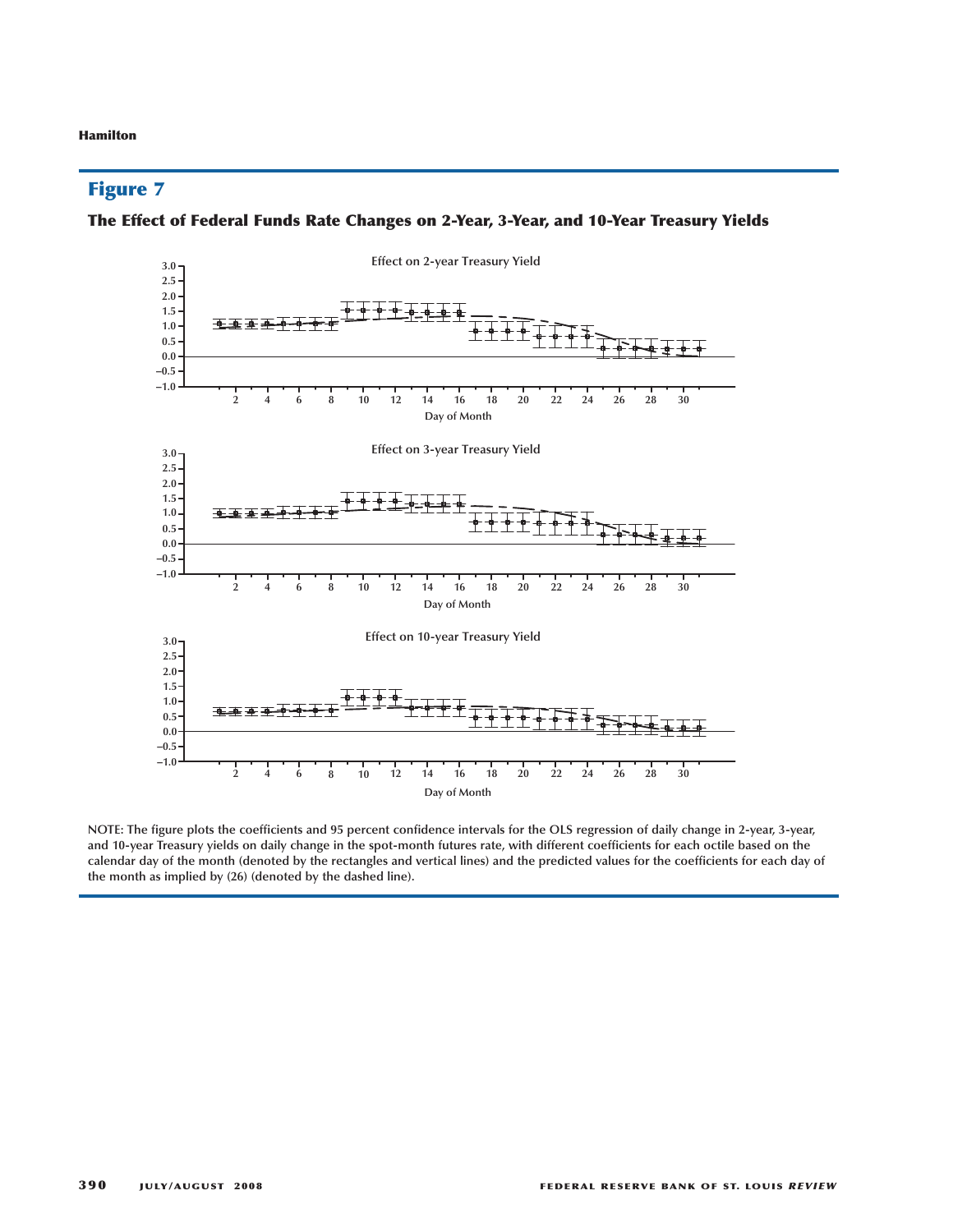# **Table 2**

### **The Effect of Federal Funds Futures on Interest Rates**

| <b>Maturity</b> | <b>Restricted</b><br>effect<br>$\lambda_{\rm s}$ | With constant effect added |                      | <b>With separate</b><br>octile effects added<br>( <i>p</i> -value for indicated $H_0$ ) |                     |
|-----------------|--------------------------------------------------|----------------------------|----------------------|-----------------------------------------------------------------------------------------|---------------------|
|                 |                                                  | $c_{s}$                    | $\lambda_{\rm s}$    | $\alpha_{1s} = \cdots = \alpha_{8s} = 0$                                                | $\lambda_{\rm s}=0$ |
| 3 Months        | $0.658**$<br>(0.022)                             | $0.256**$<br>(0.089)       | $0.499**$<br>(0.060) | $(0.00)$ **                                                                             | (0.98)              |
| 6 Months        | $0.706**$<br>(0.021)                             | $0.286**$<br>(0.084)       | $0.529**$<br>(0.056) | $(0.00)$ **                                                                             | (0.45)              |
| 1 Year          | $0.748**$<br>(0.023)                             | $0.226**$<br>(0.095)       | $0.608**$<br>(0.063) | $(0.00)$ **                                                                             | (0.60)              |
| 2 Years         | $0.685**$<br>(0.029)                             | 0.159<br>(0.112)           | $0.586**$<br>(0.079) | $(0.00)$ **                                                                             | (0.74)              |
| 3 Years         | $0.641**$<br>(0.030)                             | 0.143<br>(0.122)           | $0.552**$<br>(0.081) | $(0.01)$ **                                                                             | (0.62)              |
| 10 Years        | $0.426**$<br>(0.028)                             | 0.082<br>(0.115)           | $0.375**$<br>(0.077) | $(0.05)^*$                                                                              | (0.45)              |

**NOTE: This table shows the regression coefficients relating change in the interest rate on securities with maturity** *s* **to change in the fed funds futures rate. \*indicates statistically significant with** *p***-value <0.05; \*\*denotes** *p***-value <0.01. OLS standard errors are in parentheses.**

clear tendency in the data for the impact to vary across the month, although it seems to leave something out in the description of the response of short-term interest rates.

In the same spirit, we can nest (26) and (25):

$$
i_{s,d} - i_{s,d-1} =
$$
  
(29) 
$$
\sum_{j=1}^{8} \alpha_{js} \psi_{jd} (f_d - f_{d-1}) + \lambda_s \kappa_4 (t_d) (f_d - f_{d-1}) + u_{sd}.
$$

The results, shown in the last two columns of Table 2, are not as encouraging. In every case, we strongly reject the hypothesis that  $\alpha_{1s} = \cdots = \alpha_{8s} = 0$ , meaning that for each maturity, *s*, there are statistically significant deviations from the broad monthly pattern that is predicted by (26), and in every case readily accept the hypothesis that  $\lambda_s = 0$ , meaning that the specific variation within octiles that is predicted by (26) is not particularly found in the data.

These last results are perhaps not too surprising given the many approximations embodied in (26), which assumed among other things that all months have *N* = 31 calendar days and ignored

both weekend effects and that some business days convey much more important economic news than others (on this last point, see Poole and Rasche, 2000, and Gürkaynak, Sack, and Swanson, 2005).

We can in fact carry that last point a step further and estimate a separate coefficient  $\lambda_{is}$  for every calendar day *j* = 1,…,31:

(30) 
$$
i_{s,d} - i_{s,d-1} = \sum_{j=1}^{31} \lambda_{js} \omega_{jd} (f_d - f_{d-1}) + u_{sd},
$$

where  $\omega_{id}$  = 1 if day *d* falls on the *j*th day of the month. Figure 8 plots the OLS estimates of  $\lambda_{is}$  as a function of the calendar day *j* along with 95 percent confidence intervals and the predicted values for the function  $\lambda_{is}$  implied by (26) for 1-year Treasuries. Again the broad pattern seems to fit well, though again there are large deviations on some days that are well beyond what could be attributed to sampling error, and formal hypothesis tests comparing (30) with (26) (which the former formally nests as a special case) lead to overwhelming rejection, with a *p*-value less than 10–10 for each *s*. In addition to the details noted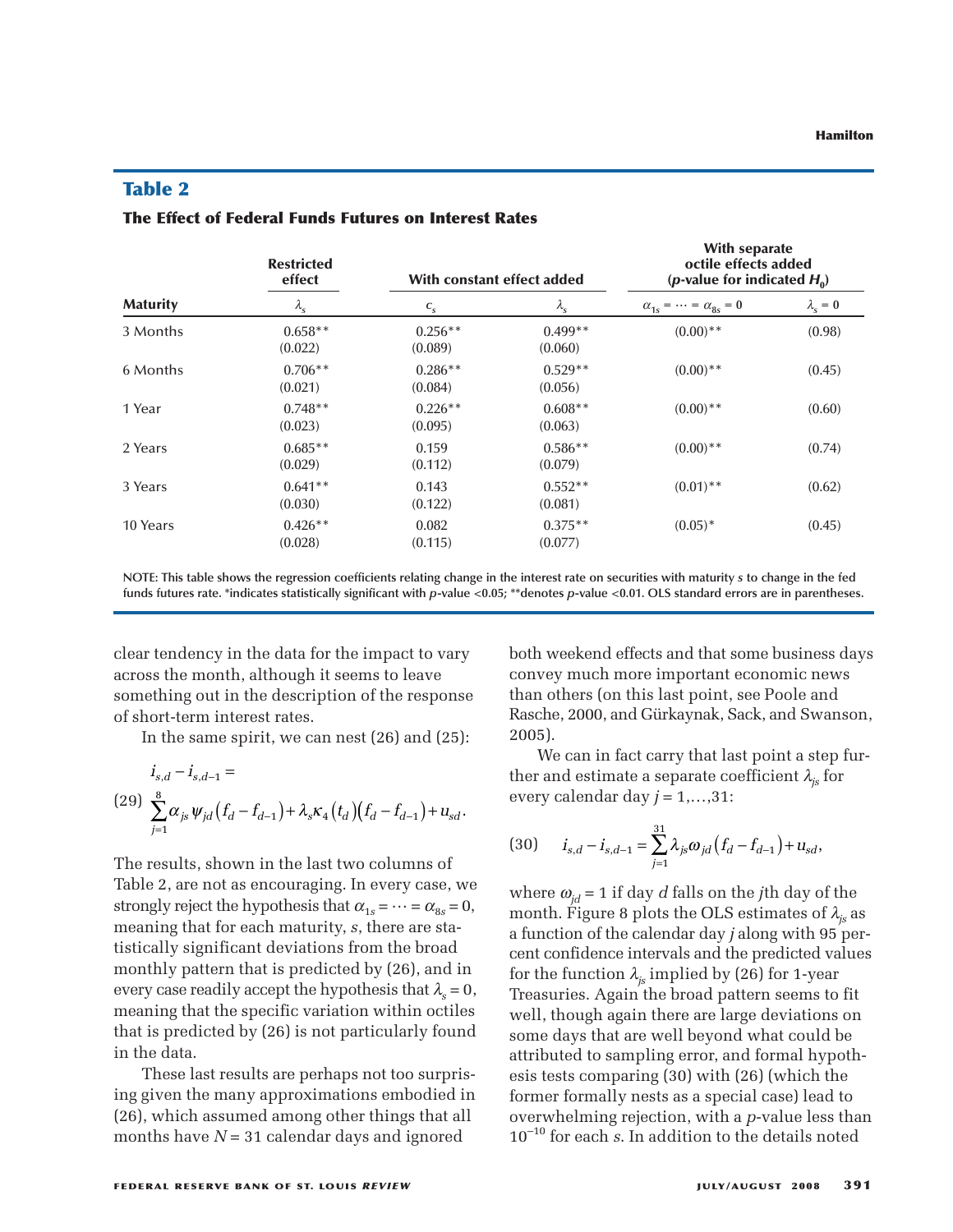# **Figure 8**

### **Effects of Federal Funds Rate Changes on 1-Year Treasury Yields**



**NOTE: The figure plots the coefficients and 95 percent confidence intervals for the OLS regression of daily change in the 1-year Treasury yields on daily change in the spot-month futures rate, with different coefficients for each calendar day of the month (denoted by the rectangles and vertical lines) and the predicted values for the coefficients for each day of the month as implied by (26) (denoted by the dashed lines).**

above, individual outliers are highly influential for the daily regression (30), and one would want to carefully model these non-Gaussian innovations,  $u_{sd}$ , and GARCH effects before trying to build a more detailed model that could reproduce more of the unrestricted pattern. This and related tasks, such as trying to use information about the actual date of the target change when it is unambiguously known, using one-month or two-month futures contracts in place of the spot rate, and exploring the consequences of a secular change in  $\sigma_h^2$  (e.g., Lang, Sack, and Whitesell (2003) and Swanson, 2006), we leave as topics for future research.

Although there is much more to be done before having a completely satisfactory understanding of these relations, I believe that the

approach developed here gives us a plausible interpretation of the broad regularities found in the data and a sound basis for generalizing the Kuttner (2001) and Poole, Rasche, and Thornton (2002) approaches. Although the methods involve some new uses of the data, the conclusion I draw is quite consistent with earlier researchers changes in the fed funds target seem to be associated with quite large changes in Treasury yields, even for maturities of up to 10 years.

# **REFERENCES**

Anderson, Richard G. and Rasche, Robert H. ["A Revised Measure of the St. Louis Adjusted](http://research.stlouisfed.org/publications/review/96/03/9603ra.pdf) [Monetary Base."](http://research.stlouisfed.org/publications/review/96/03/9603ra.pdf) Federal Reserve Bank of St. Louis *Review*, March/April 1996, *78*(2), pp. 3-14.